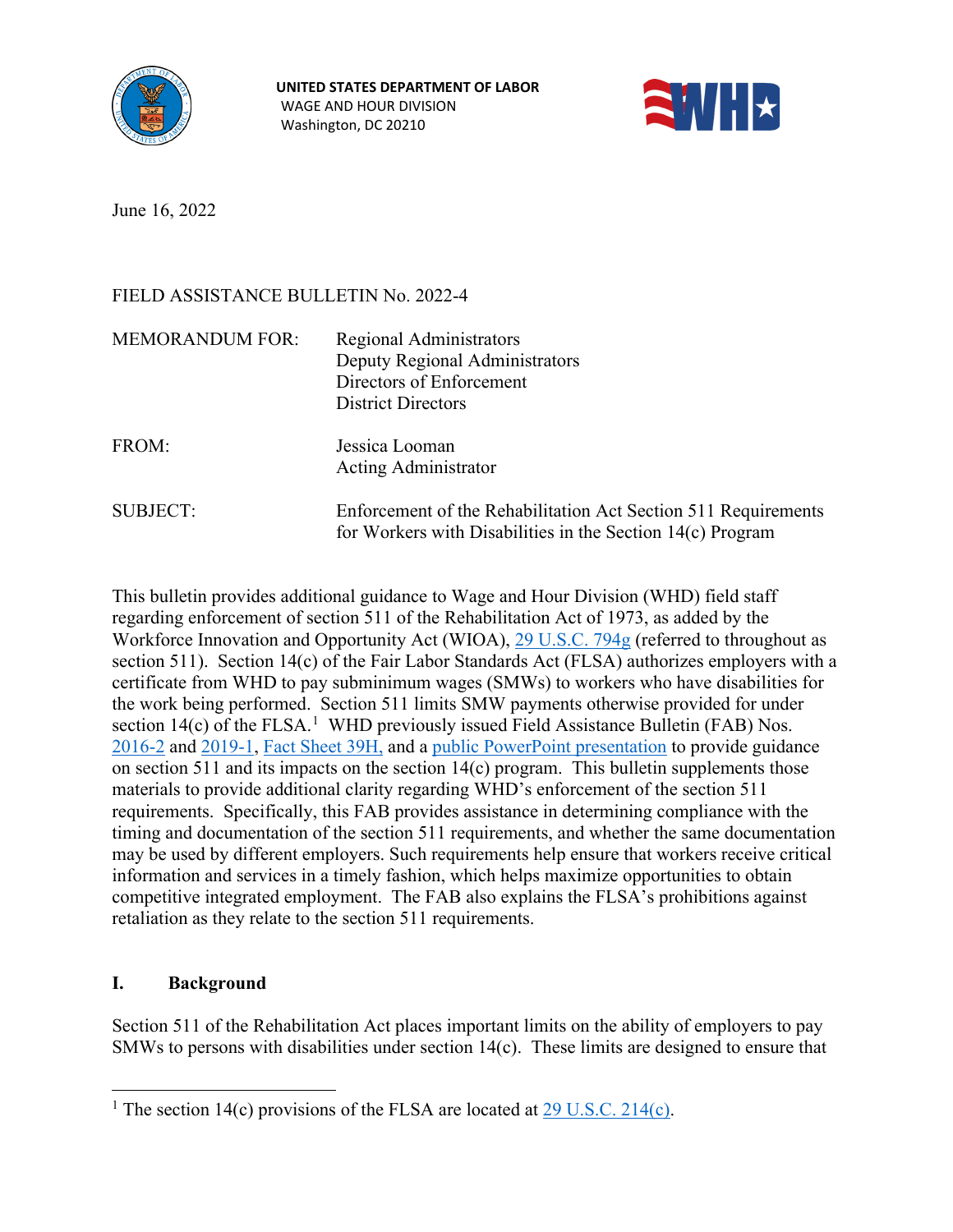workers who are paid SMWs under section 14(c) are provided necessary support and resources. See [29 U.S.C. 794g.](https://www.govinfo.gov/content/pkg/USCODE-2015-title29/html/USCODE-2015-title29-chap16-subchapV-sec794g.htm)<sup>[2](#page-1-0)</sup> Importantly, an employer that has not complied with the requirements of section 511 does not have authority to pay SMWs to workers with disabilities under section  $14(c)$ .

Employers and designated State units (DSU) each have responsibilities under the section 511 provisions that will impact WHD's determination of compliance in section 14(c) investigations. The DSU is the state agency, bureau, division, or other organizational unit that is primarily concerned with the vocational rehabilitation (VR) of individuals with disabilities in each state. Each state establishes one or more VR agencies to carry out the work of providing VR services to individuals with disabilities in that state. Some states have one VR agency that serves individuals with all types of disabilities, while other states have an agency to serve individuals who are blind or have visual impairments and another agency to serve individuals with other types of disabilities. A list of all state VR agencies may be found at: [https://rsa.ed.gov/about/states.](https://rsa.ed.gov/about/states)

While DSUs play a vital role in providing and documenting services, employers are responsible for ensuring all requirements are met before paying SMWs. Specifically, as detailed in this bulletin, the DSU's failure to provide services to workers does not excuse the employer's noncompliance with the requirements of section  $511.^3$  $511.^3$ 

## **II. Youth Provisions**

## 1. Requirements

Section 511 prohibits an employer holding a section 14(c) certificate ("employer") from paying a youth with a disability (age 24 or younger) hired after July 22, 2016, less than the Federal minimum wage unless it obtains, verifies, and maintains copies of documentation that the youth received and completed all of the section 511 services prior to being paid a sub-minimum wage ("pre-SMW services"). In summary, the required pre-SMW services are: 1) transition and/or pre-employment transition services, 2) VR ineligibility determination or services, and 3) career counseling services.<sup>[4](#page-1-2)</sup> See [29 U.S.C. 794g\(a\) and \(e\)](https://www.govinfo.gov/content/pkg/USCODE-2015-title29/html/USCODE-2015-title29-chap16-subchapV-sec794g.htm) and [FAB 2016-2.](https://www.dol.gov/sites/dolgov/files/WHD/legacy/files/fab2016_2.pdf) These services are

<span id="page-1-0"></span> $2$  The section 511 limitations took effect on July 22, 2016. See [FAB 2016-2](https://www.dol.gov/sites/dolgov/files/WHD/legacy/files/fab2016_2.pdf) for more information on section 511's provisions.

<span id="page-1-1"></span><sup>&</sup>lt;sup>3</sup> The section 511 requirements apply only to employers paying wages less than the Federal minimum wage under the FLSA (currently \$7.25 per hour). The section 511 requirements do not limit the payment of SMWs that are below the applicable prevailing wage rate under the McNamara-O'Hara Service Contract Act (SCA) but higher than the FLSA minimum wage of \$7.25 per hour. *See* [FAB 2019-1.](https://www.dol.gov/sites/dolgov/files/WHD/legacy/files/fab2019_1.pdf)

<span id="page-1-2"></span><sup>&</sup>lt;sup>4</sup> A youth who was employed at a SMW as of July 22, 2016, is considered "grandfathered in" and the employer is not required to obtain, verify, or maintain copies of pre-SMW services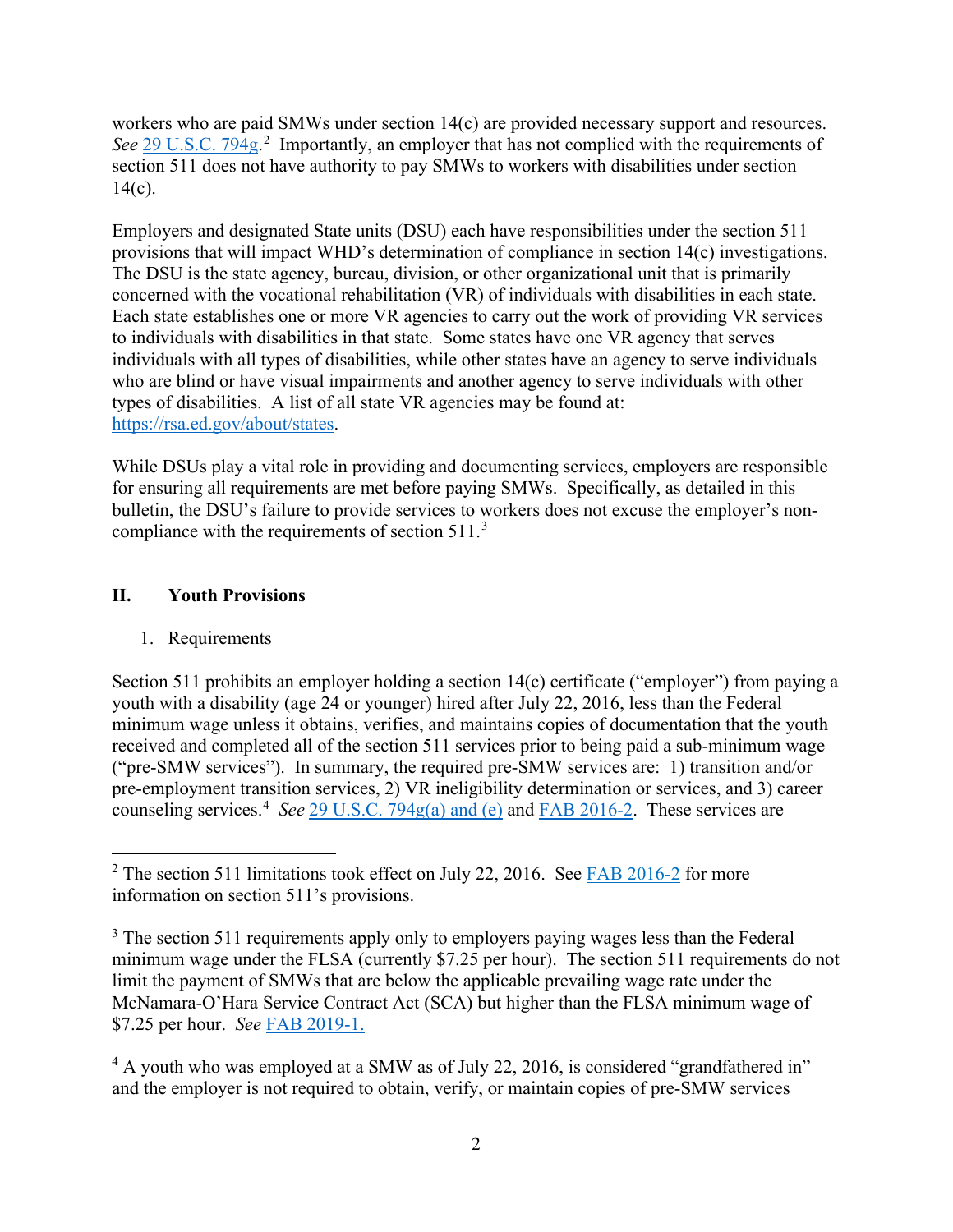designed to improve access to competitive integrated employment for youth with disabilities. DSUs are required to provide and/or collect documentation that demonstrates the youth's completion of each of the required pre-SMW services and provide the youth with documentation of the final determination or activity completed, including a cover sheet that itemizes each of the documents that have been provided. *See* [34 C.F.R 397.10\(c\)\(3\).](https://www.ecfr.gov/current/title-34/subtitle-B/chapter-III/part-397#p-397.10(c)(3))

# 2. Timing

The youth must receive and complete all three pre-SMW services required by section 511 **prior** to an employer paying that individual SMWs. If an employer pays a youth SMWs before reviewing, verifying, and maintaining documentation that the youth has completed these pre-SMW services, WHD will document the violation and determine the appropriate back wage remedy for all hours worked needed to bring the worker to the full Federal minimum wage. The employer must continue to pay at least the full Federal minimum wage until the youth completes the services or until the youth turns age 25. Importantly, an employer must pay the full Federal minimum wage to youth who have declined offered services and therefore have not received the required pre-SMW services.

## 3. Documentation

The employer may obtain the section 511 document cover sheet that itemizes each of the documents that have been provided to the youth and any appropriate supporting documentation from the youth or, with the informed written consent of the youth or the youth's representative, from the DSU. In an investigation, WHD will ask the employer to provide a copy of the cover sheet created by the DSU for each youth who was paid SMWs during the investigative period. If the employer is unable to provide DSU cover sheets and any appropriate supporting documentation or equivalent records for each youth, or if the documentation is incomplete, the employer is not permitted to pay SMWs to the affected youth until such time as the youth has received the services **and** the employer has obtained, reviewed, and maintains a copy of appropriate documentation of the services or the youth turns age 25.

The DSU is required to provide documentation showing the completion of pre-SMW services to the individual who received the services. It is the employer's responsibility to review, verify, and maintain copies of the documentation. The original documentation belongs to the individual and thus different employers may rely on the same documentation if the youth moves from one employer to another. However, each employer remains responsible for reviewing, verifying, and maintaining documentation showing that the youth has completed the required pre-SMW services and cannot pay the youth SMWs until it has done so.

documentation before continuing to pay that youth at SMWs. However, the employer is required to ensure they receive regular counseling and information during SMW employment, as required by section 511 and discussed below.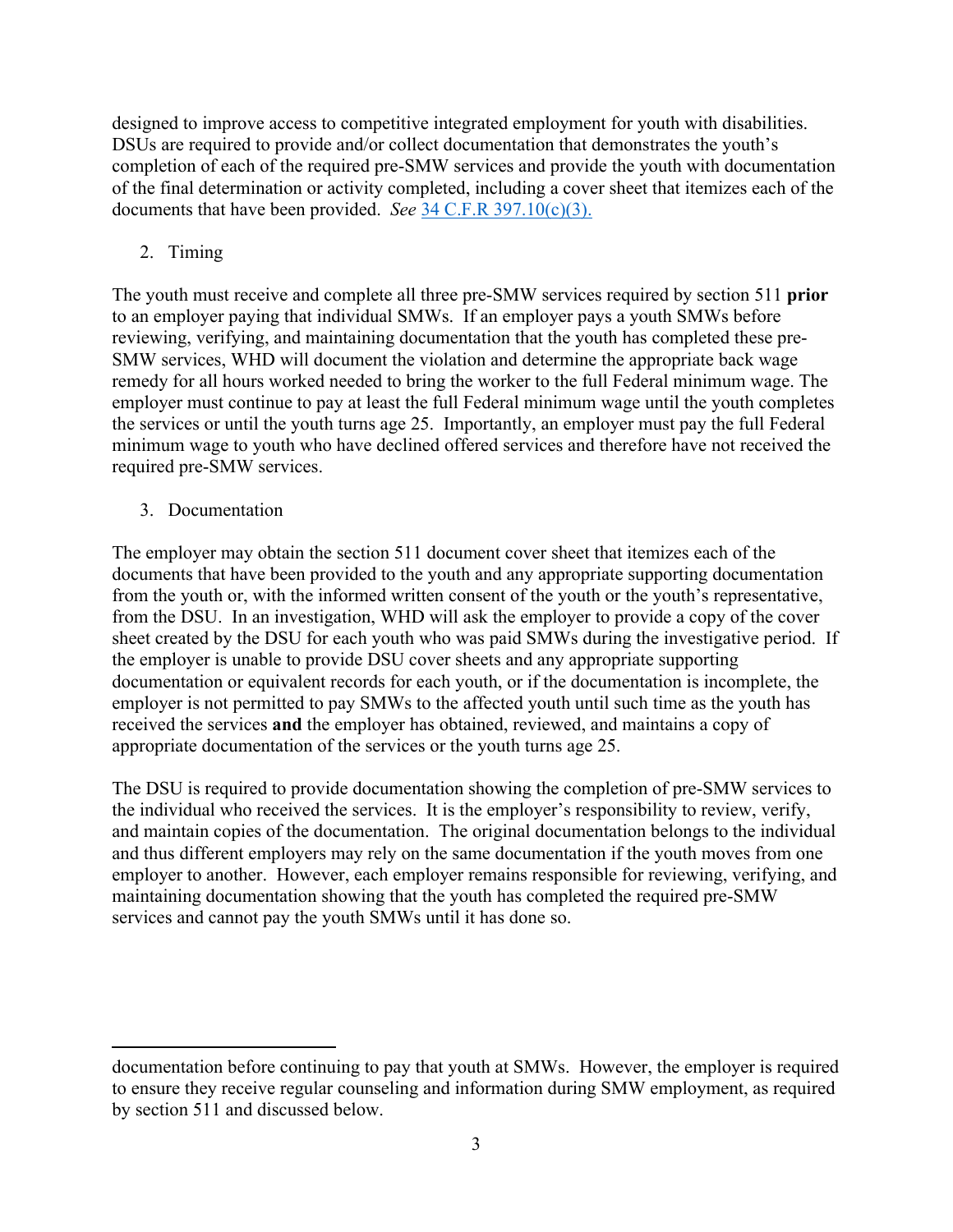## **III. Career Counseling, Information, and Referral Services Provisions for All Employees Paid SMWs**

Section 511 also prohibits an employer from continuing to pay SMWs to any worker, regardless of age (including a youth with a disability), unless the employer reviews and verifies documentation that the worker has received career counseling and information and referral (CCIR) services from a DSU at certain required intervals. *See* [29 U.S.C. 794g\(c\)\(1\)\(A\)](https://www.govinfo.gov/content/pkg/USCODE-2015-title29/html/USCODE-2015-title29-chap16-subchapV-sec794g.htm) and [FAB 2016-2.](https://www.dol.gov/sites/dolgov/files/WHD/legacy/files/fab2016_2.pdf)

### 1. Requirements

Employers may not pay SMWs until they have reviewed information regarding CCIR services. DSUs must provide each worker CCIR services at required intervals (see timing information below) and must provide documentation to each worker upon completion. *See* [34 C.F.R.](https://www.ecfr.gov/current/title-34/subtitle-B/chapter-III/part-397#p-397.40(d))   $397.40(d)$ . A DSU may contract with other public or private service providers to provide these services, however, the contractor providing the services on behalf of the DSU may not be an employer who holds a section 14(c) certificate. *See* [34 C.F.R. 397.40\(e\).](https://www.ecfr.gov/current/title-34/subtitle-B/chapter-III/part-397#p-397.40(e)) Employers who review such documents and have questions as to their sufficiency (e.g., if the documentation lacks dates that the CCIR services were given, does not indicate which services were provided, or if the documentation is not signed by a representative of the DSU) should seek verification and corrected or updated documentation, as appropriate, from the DSU. The employer may choose to contact the DSU directly or may ask the worker who received the services to do so. If the employer contacts the DSU directly, the DSU may provide information to the employer with the informed written consent of the worker or the worker's representative.[5](#page-3-0) *See* [34 C.F.R. 361.38.](https://www.ecfr.gov/current/title-34/section-361.38)

2. Timing

## "Grandfathered" employees:

Section 511 prohibits employers from continuing to pay SMWs to an employee who was employed at SMWs *prior* to July 22, 2016, unless the employee receives CCIR services annually for the duration of SMW employment. *See* 29 U.S.C.  $794g(c)(2)$ . The annual period for these employees will *always begin on July 22 of each year*. The services can be received at any time during the one-year period (i.e., July 22 of the first year through July 21 of the following year) and do not have to occur at the same time from year to year. The deadline for services does not change based on the actual date the CCIR services are provided.

## "New hire" employees:

An employee being paid SMWs who was hired *on or after* July 22, 2016, must receive CCIR services once every six months for the first year of SMW employment, and annually thereafter,

<span id="page-3-0"></span><sup>&</sup>lt;sup>5</sup> The DSU and the employer may work together to make sure the requirements of section 511 are met. For examples of this coordination and more information, see the [Joint Questions and](https://www.dol.gov/agencies/whd/workers-with-disabilities/questions-and-answers)  [Answers](https://www.dol.gov/agencies/whd/workers-with-disabilities/questions-and-answers) WHD published with the Department of Education.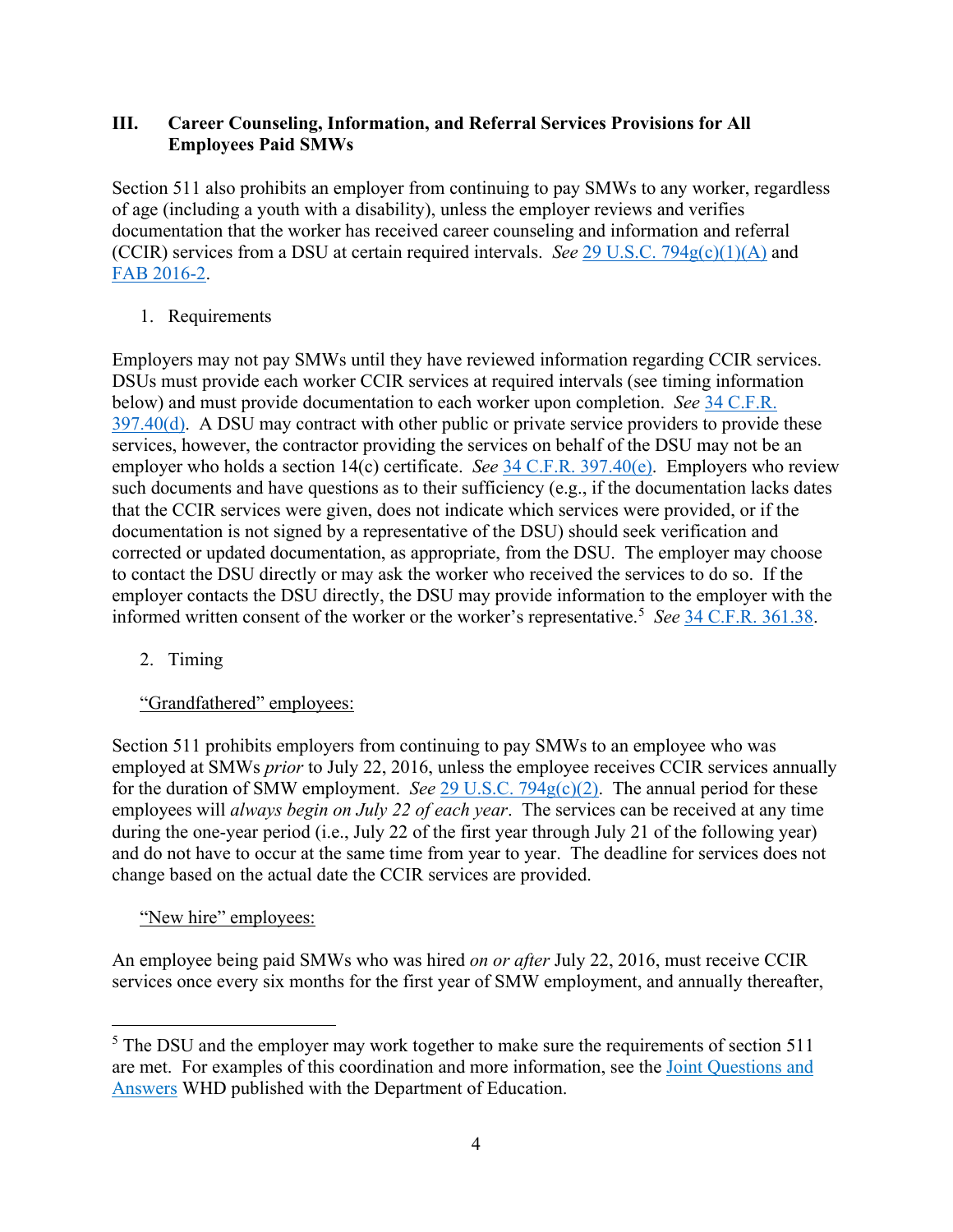for the duration of SMW employment. For enforcement purposes, WHD will consider the "first year of SMW employment" per employee to be the 12 months (365 days) after the date SMW work begins as long as the employee remains employed with their employer for the full year.

The deadline for an employee to receive services is *based on the anniversary of the date of their employment at SMWs with the employer.*As with a grandfathered employee, the services can be received at any time during the six-month or one-year period and do not have to be provided at the same time from year to year. The actual date the CCIR services are provided in a given year does not change the deadline by which the employee must receive the services.

**Example:** If Maggie, age 27, begins SMW employment on October 10, 2021, the employer must review documentation and verify that she receives CCIR services between October 10, 2021 and April 9, 2022 (first six months), again between April 10, 2022 and October 9, 2022 (second six months), again between October 10, 2022 and October 9, 2023 (annual), and again by October 9 for each subsequent year she continues in SMW employment (annually thereafter) with her employer.

The employer is prohibited from paying SMWs unless the employee receives the CCIR services in a timely manner. Where the deadline for CCIR services is missed, the employer is not permitted to pay SMWs for any hours worked past the employee's applicable deadline until such time as the CCIR services are provided. Importantly, the DSU's failure to provide services to workers does not excuse the employer's non-compliance with the requirements of section 511 nor may the employer pay SMWs to a worker who has declined CCIR services and therefore has not received the required services.

An employer may arrange with the DSU to provide CCIR services to all employees on a recurring basis. This practice would be acceptable for meeting the CCIR provisions of section 511 so long as the services are received prior to the applicable deadline for *each* employee paid SMWs.

**Example:** Based on the employment dates of Maggie above (hired October 10, 2021): She could receive CCIR services on March 31, 2022, meeting the first six-month requirement, and then again on July 21, 2022, meeting the second six-month requirement. If she subsequently received CCIR services each year in July (or any time prior to October 9), based on the employer's arrangement with the DSU, the timing requirement for Maggie's CCIR services would be satisfied.

### When an employee has been previously employed at SMWs by *another* employer:

If an employer has evidence or documentation that a newly hired employee was previously employed at SMWs with a prior employer, and worked at SMWs for at least a year, that employee is no longer considered to be in their "first year of SMW employment" and would not be required to receive CCIR services during the first six months with the new employer. The newly hired employee would be required to receive the required services annually based on the date of hire at SMWs by the new employer.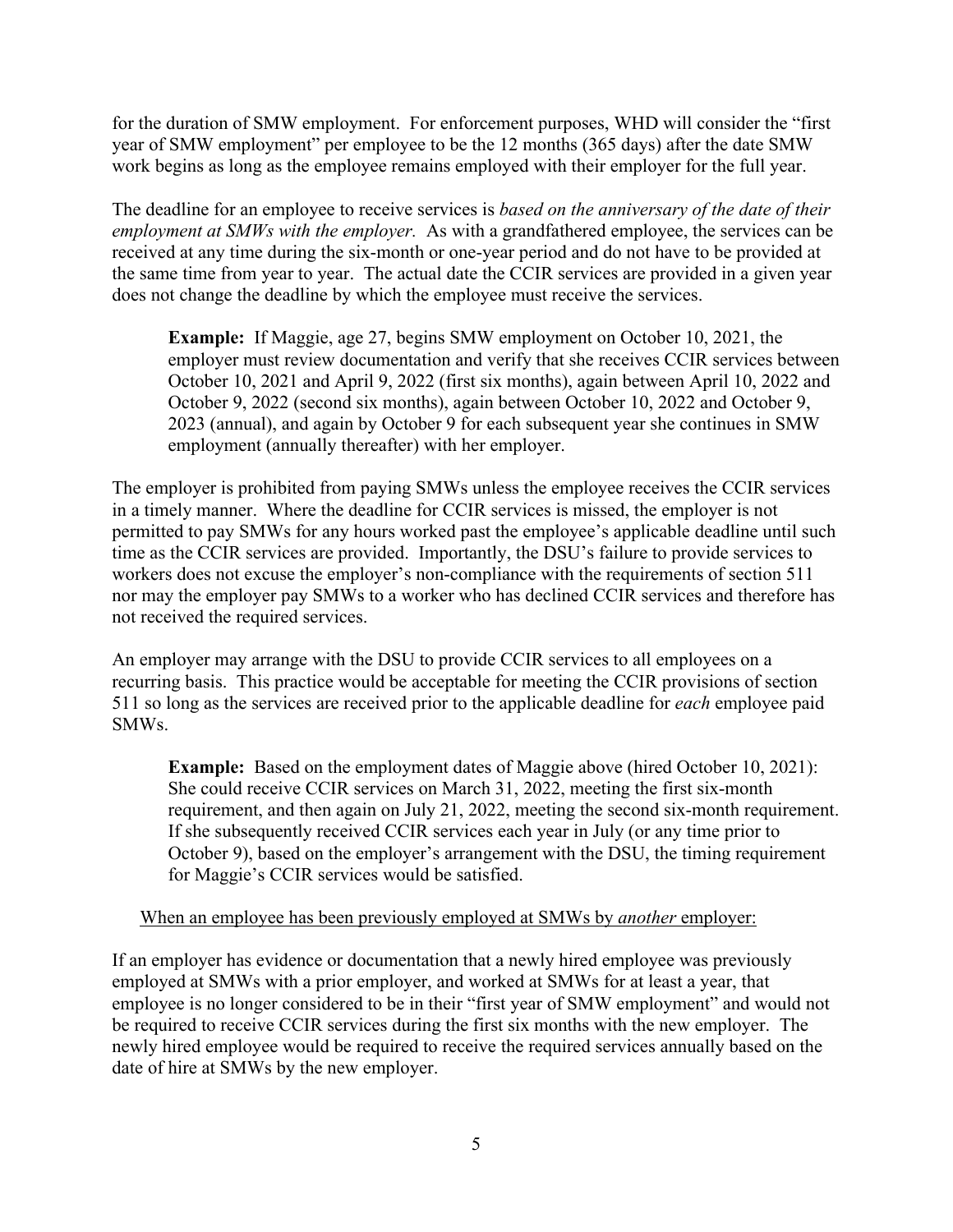**Example:** Jay, 30 years old, began SMW employment at ABC Restaurant on January 1, 2018. Jay received all necessary services under section 511 during the time that he worked at ABC. Jay quit working at ABC on January 7, 2019, and went to work at XYZ Restaurant on February 2, 2019, also being paid SMWs. If XYZ is able to obtain documentation that Jay completed his "first year of subminimum wage employment," XYZ would be required to ensure that Jay receives CCIR services *within one year* from his hire date at XYZ (i.e., by February 1, 2020), and annually thereafter by February 1.

**Example:** Changing the facts from the example above, if Jay worked for ABC for less than a year—such as January 1, 2018, through December 1, 2018—he has not completed his "first year of SMW employment." When Jay begins SMW work at XYZ Restaurant on February 2, 2019, XYZ must ensure he receives the required services once *every six months* for the first year of SMW employment with XYZ, and annually thereafter, i.e., by August 1, 2019, by February 1, 2020, and by February 1 during each year of SMW employment at XYZ.

#### When an employee has been previously employed at SMWs by the *same* employer:

Breaks in an employee's work at SMWs at a single employer due to lack of work or temporary closures where there is the expectation that an employee will return to work do not affect the timing requirement for CCIR services.

**Example:** Katlyn began SMW work for 123 Facilities on January 1, 2018. She received all necessary services under section 511 in May 2018, again in August 2018, and again the following year in November 2019. 123 Facilities then temporarily shut down on January 2, 2020, due to lack of work. 123 Facilities believes Katlyn will return to work when they reopen. On May 31, 2020, they reopen and resume SMW contract work. The date by which Katlyn is due services does not change; it remains December 31 of each year.

**Example:** Lucia, another employee at 123 Facilities, has a CCIR services deadline of April 28 each year. Lucia had not completed the required CCIR services for the year when 123 Facilities closed on January 2, 2020. When 123 Facilities reopens on May 31, 2020, after Lucia's deadline to receive services, 123 Facilities may not pay her SMWs until it verifies that she has received all necessary services under section 511. Any hours worked before she receives all required services must be paid at full Federal minimum wage or higher.

#### 3. Documentation

Employers must review and verify that each employee has received CCIR services and be able to demonstrate their compliance with this requirement for each employee paid SMWs in order to pay SMWs to that employee. *See* [29 U.S.C. 794g\(e\)\(2\)\(A\)](https://www.govinfo.gov/content/pkg/USCODE-2015-title29/html/USCODE-2015-title29-chap16-subchapV-sec794g.htm) and [FAB 2016-2.](https://www.dol.gov/sites/dolgov/files/WHD/legacy/files/fab2016_2.pdf) Employers should maintain copies of the documentation that the DSU provided to each employee upon completion of the CCIR services*.* In an investigation, WHD will request proof from the employer that each employee being paid SMWs received CCIR services on a timely basis.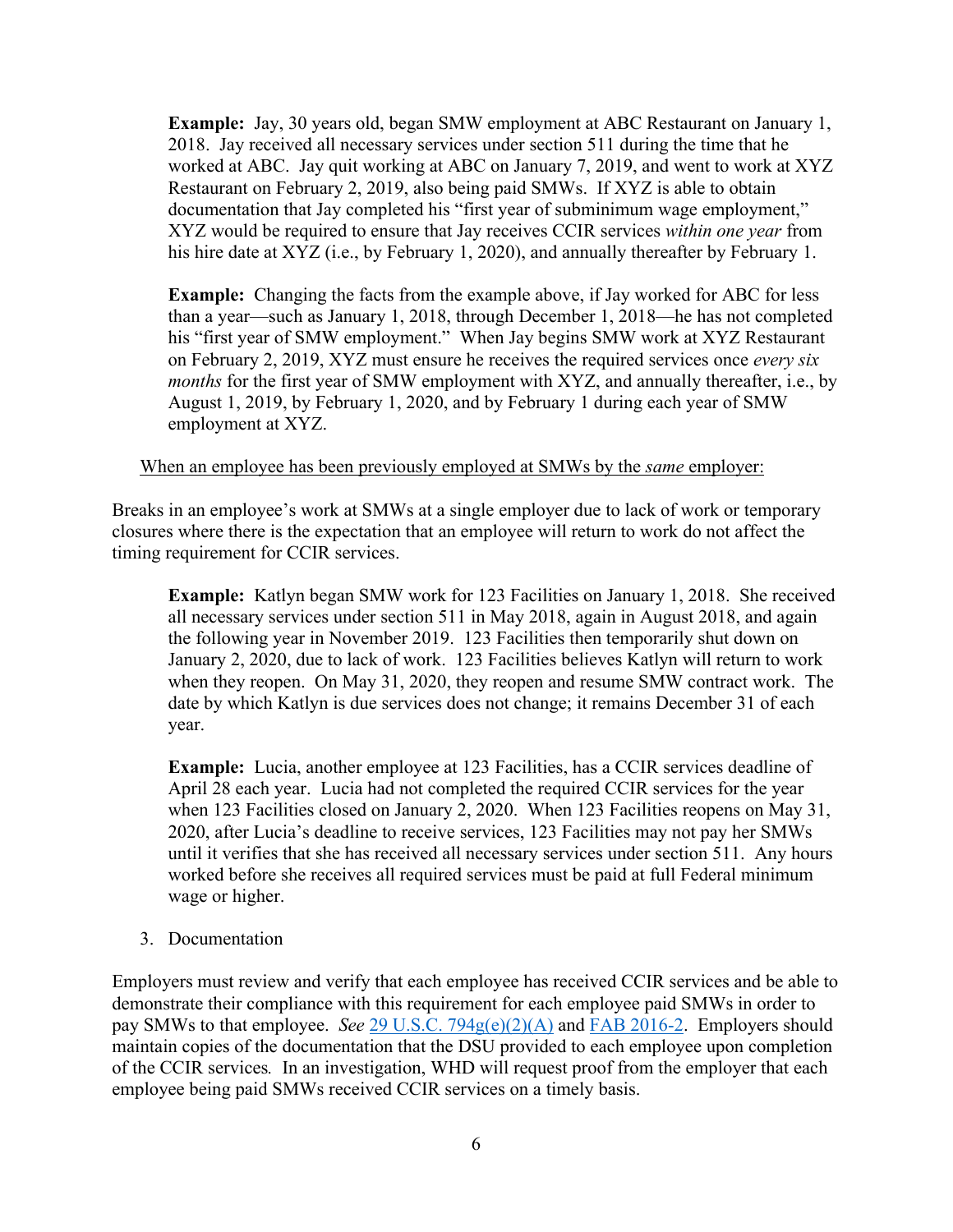Where an employee who is paid SMWs did not receive CCIR services on a timely basis, as required, the employer must pay the employee at least the Federal minimum wage until the services have been provided. If the employer fails to do so, WHD will cite a violation for each affected employee, require the payment of back wages as necessary to bring the employee to the full Federal minimum wage for all hours worked in violation of the law, and ensure that the employer understands how to comply going forward. In some circumstances the DSU may be unable to timely provide services to one or more employees for a variety of reasons. Where a DSU is delayed in providing CCIR services, employers are strongly encouraged to document their contact(s) with the DSU in attempting to facilitate CCIR services occurring at the appropriate intervals; however, the DSU's failure to provide services does not excuse the employer's failure to comply with the requirements of the law.

Documentation showing the completion of CCIR services is required to be provided by the DSU to the worker who received the services. It is the employer's responsibility to review and verify the documentation. The original documentation belongs to the worker and thus different employers may rely on the same documentation if the worker moves from one employer to another.

## **IV. Self-advocacy, Self-determination, and Peer Mentoring Training Opportunities for All Employees Paid SMWs**

Section 511 also prohibits the employer from continuing to pay SMWs to any employee, regardless of age (including a youth with a disability), unless *the employer has timely informed*  the employee of self-advocacy, self-determination, and peer mentoring training opportunities available in the local area provided by an entity that does not have any financial interest in the employee's employment outcome. *See* [29 U.S.C. 794g\(c\)\(1\)\(B\)](https://www.govinfo.gov/content/pkg/USCODE-2015-title29/html/USCODE-2015-title29-chap16-subchapV-sec794g.htm) and [FAB 2016-2.](https://www.dol.gov/sites/dolgov/files/WHD/legacy/files/fab2016_2.pdf)

### 1. Requirements

In order to comply with this requirement, the employer is required to inform each employee paid SMWs about locally available training opportunities where the employee can learn about 1) selfadvocacy, 2) self-determination, and 3) peer mentoring. As a whole, the information the employer provides must cover all three of these topic areas, but any single training opportunity does not have to address all the topics. The information should be sufficient to provide the employee with the information needed for them to take action to pursue each of those services, if desired. Each employer is responsible for providing this information regularly to all employees paid SMWs and is responsible for ensuring such information is specific to the local geographic area. The information about training opportunities related to self-advocacy, self-determination, and peer mentoring is *separate and distinct* from the CCIR services that DSUs are required to provide.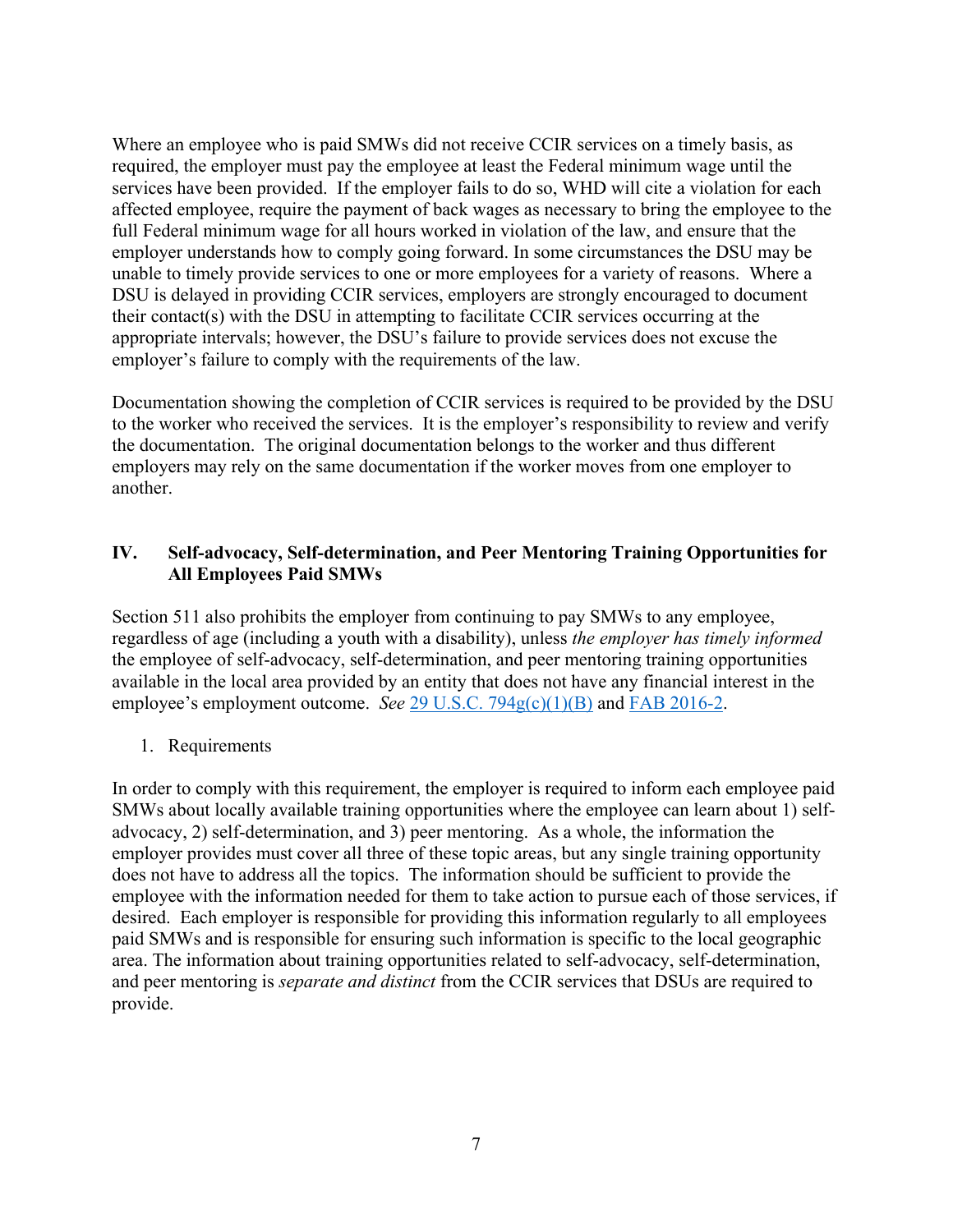### Meaning of terms:

To identify and understand the meaning of the terms self-advocacy, self-determination, and peer mentoring, WHD relies on their usage by the U.S. Department of Education, Rehabilitation Services Administration (RSA). RSA issued final regulations setting forth requirements for the DSUs and state and local educational agencies to comply with their obligations under section 511. *See* [34 C.F.R Part 397.](https://www.ecfr.gov/current/title-34/subtitle-B/chapter-III/part-397) In the preamble to those regulations, RSA explains that the terms "self-advocacy, self-determination, and peer mentoring training" are used as they are "commonly understood." [81 FR 55714](https://www.govinfo.gov/content/pkg/FR-2016-08-19/pdf/2016-15980.pdf#page=86) (August 19, 2016). As RSA states in the preamble:

As commonly understood, **"peer mentoring"** generally involves individuals with disabilities providing guidance, counseling, and advice to other individuals with disabilities based upon their own experiences and training and the experiences of others they know. **"Self-advocacy"** generally involves developing the skills, knowledge, and confidence to stand up for oneself and using appropriate means to obtain one's goals. Finally, **"self-determination"** generally means having the abilities, attitudes, skills, and opportunities to play an active and prominent role in living and planning one's life and future.

## [81 FR 55714](https://www.govinfo.gov/content/pkg/FR-2016-08-19/pdf/2016-15980.pdf#page=86) (emphasis added).

WHD will rely on this usage in determining whether the information provided by employers about training opportunities includes all three of the required training topics.

## Appropriate sources of training:

The training opportunities may be provided by applicable Federal or state programs or other sources but may not be provided by an entity that has any financial interest in the individual's employment outcome. *See* [29 U.S.C. 794g\(c\)\(1\)\(B\).](https://www.govinfo.gov/content/pkg/USCODE-2015-title29/html/USCODE-2015-title29-chap16-subchapV-sec794g.htm) This limitation provides an important protection to guard against potential bias in the information provided and ensure workers receive up-to-date, valuable information from organizations without a financial interest in the payment of SMWs. RSA has interpreted this provision to mean that these training opportunities must not be provided by any employer that holds a 14(c) certificate. *See* [34 C.F.R 397.40\(b\)\(2\)](https://www.ecfr.gov/current/title-34/subtitle-B/chapter-III/part-397#p-397.40(b)(2))<sup>[6](#page-7-0)</sup> An employer may not comply with this requirement by providing its own training opportunities but must instead provide information about training offered by other appropriate programs or sources*.* Thus, if an employer regularly provides counseling or rehabilitative services that include self-advocacy, self-determination, and peer mentoring training, and offers such training to its employees, that training would not meet this section 511 requirement.

<span id="page-7-0"></span><sup>&</sup>lt;sup>6</sup> For purposes of section 511 enforcement, RSA's regulations define an "entity" as "an employer, or a contractor or subcontractor of that employer, that holds a special wage certificate described in section 14(c) of the [FLSA]." [34 C.F.R 397.5\(d\).](https://www.ecfr.gov/current/title-34/subtitle-B/chapter-III/part-397#p-397.5(d)) RSA has explained that "[w]hether 'entity' . . . includes associated businesses affiliated with a section 14(c) certificate holder depends upon individual circumstances." [81 FR 55714.](https://www.govinfo.gov/content/pkg/FR-2016-08-19/pdf/2016-15980.pdf#page=86)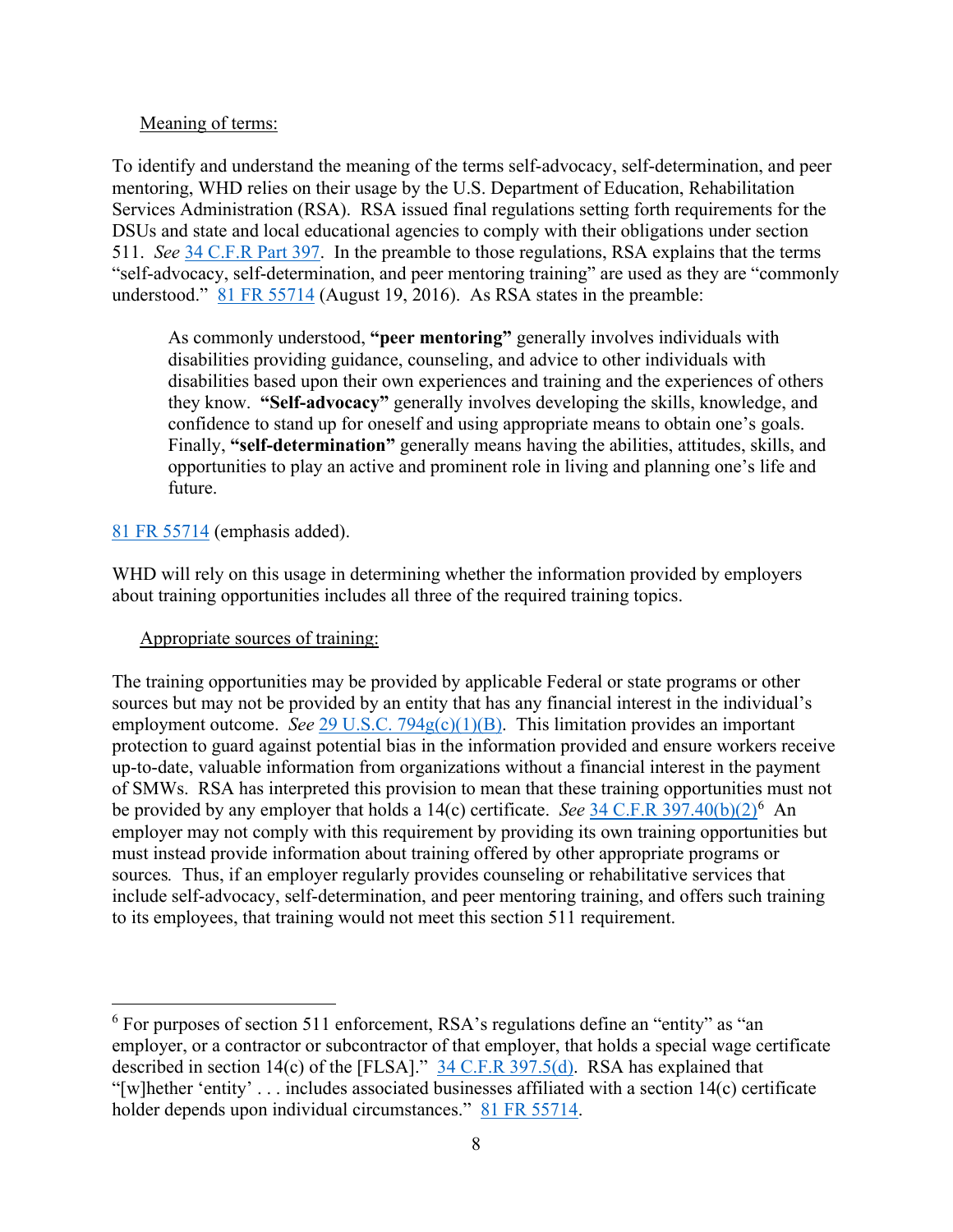WHD generally does not consider distinct members of the same national service organization, such as The Arc and Goodwill Industries, as a single "entity" or enterprise. An employer who is affiliated with a national organization (Affiliate A) may offer information about appropriate training opportunities provided by a different affiliate (Affiliate B) within the same national organization only if Affiliate B does not hold a section 14(c) certificate. Similarly, if a state agency runs a facility that holds a section 14(c) certificate, the employer may provide information about self-advocacy, self-determination, and peer mentoring training opportunities available from the state DSU or another local or state program.

If the employer does not have information on where these services can be obtained, the employer may contact the DSU or other local organization to request assistance in developing information about training opportunities in the local community. If a DSU voluntarily provides information about self-advocacy, self-determination, and peer mentoring training opportunities, along with CCIR services, the employer is still responsible for informing each employee paid SMWs about appropriate training opportunities as required by section 511.

### Small business exemption:

Under section 511's small business exemption, employers with fewer than 15 employees may satisfy the requirement to inform employees receiving SMWs about local self-advocacy, selfdetermination, and peer mentoring training opportunities by referring those employees to the DSU to receive the training opportunity information. *See 29 U.S.C.* 794g(c)(3) and 34 C.F.R. [397.40\(b\).](https://www.ecfr.gov/current/title-34/subtitle-B/chapter-III/part-397#p-397.40(b)) The 15-employee count includes all employees of the employer, whether or not they have disabilities or are paid SMWs.

## 2. Timing

The timing requirement for an employer's responsibilities to provide information about selfadvocacy, self-determination, and peer mentoring training opportunities are identical to the timing requirement described above for CCIR services. Consistent with that section, "grandfathered" employees must receive information about training opportunities annually for the duration of SMW employment. The annual period for these employees will *always begin on July 22 of each year*. "New hire" employees must receive information about training opportunities once every six months for the first year of SMW employment, and annually thereafter, for the duration of SMW employment. The deadline for these employees to receive services is *based on the anniversary of the date of their employment at SMWs with the employer.*

The CCIR services and employer's responsibilities to provide information about self-advocacy, self-determination, and peer mentoring training opportunities need not occur at the same time, but share the same deadlines.

**Example:** Naomi, aged 26, was a new hire on March 1, 2020, and must receive both CCIR services (from the DSU) and be informed about self-advocacy, self-determination, and peer mentoring training opportunities (from the employer) by August 31, 2020 (i.e., first six months). If Naomi received CCIR services on June 1, 2020, and information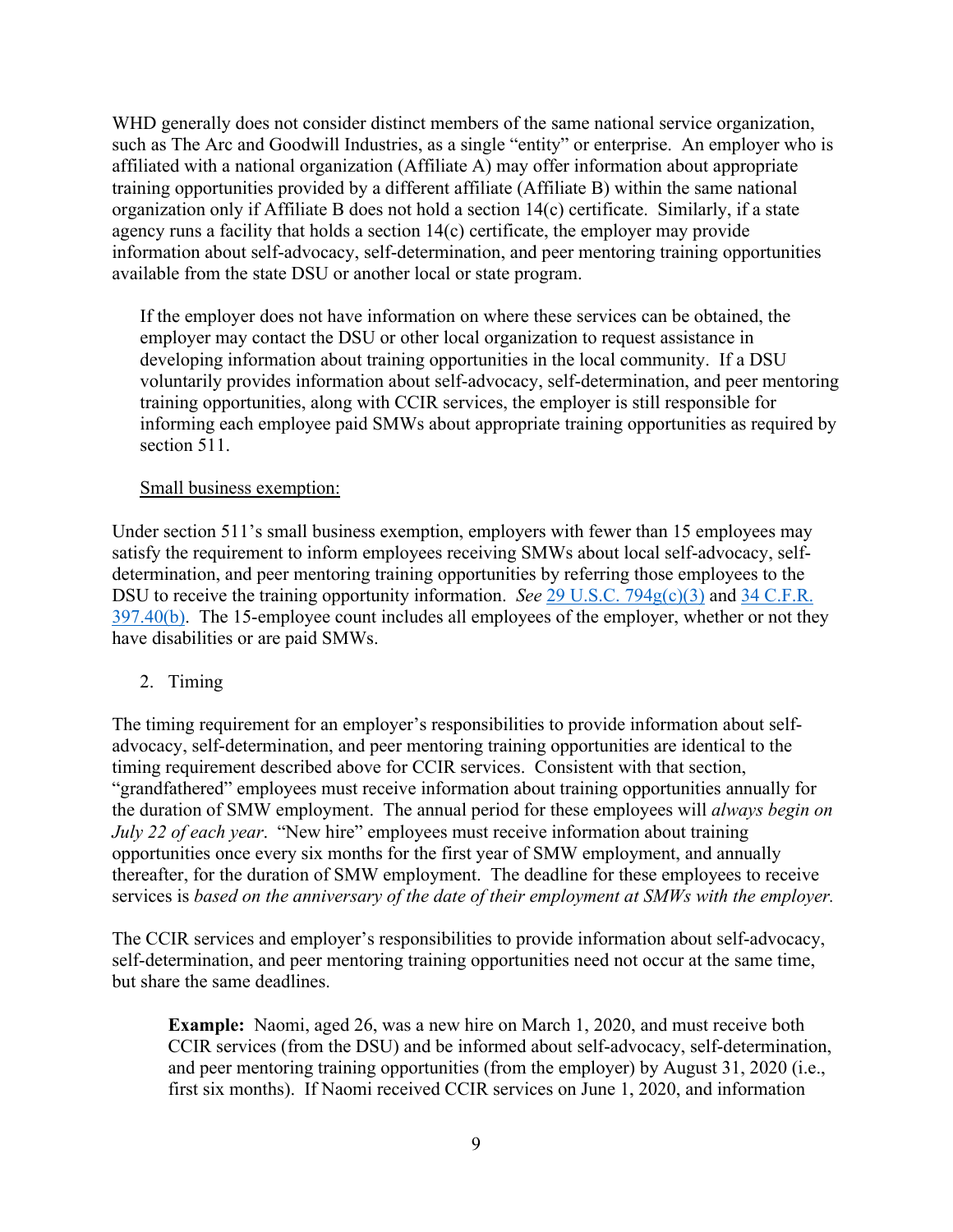about self-advocacy, self-determination, and peer mentoring training opportunities on August 20, 2020, the employer would be able to continue payment of SMWs to Naomi because she received both section 511 services by her initial deadline of August 31, 2020.

#### 3. Documentation

When investigating compliance, WHD will request that employers explain how they have complied with this provision of section 511 during the investigation period and review any relevant documentation the employer can provide. While there is no prescribed method for an employer to document that it has timely informed employees paid SMWs about self-advocacy, self-determination, and peer mentoring training opportunities available in the local area, documentation is important to demonstrate compliance.

The following scenarios provide two examples of methods that employers may use to demonstrate compliance as well as one example that does not sufficiently demonstrate compliance.

**Example:** An employer holds monthly meetings with all workers to review each worker's training and support needs. During this meeting, the employer provides each employee with a packet containing information about appropriate local organizations that provide various opportunities for individuals. Each organization provides opportunities to learn more about self-advocacy, or self-determination, or peer mentoring. Some organizations may provide opportunities on more than one of these topics. At the meeting, the employer discusses the information contained in the packet. The information includes the names of the organizations, how to contact them (e.g., address, telephone number, website, and name of person to contact at the organization), and brief descriptions of the services the organizations provide. Included on the list are organizations that provide self-advocacy, self-determination, and peer mentoring opportunities. The employer then has each employee sign a document confirming that the information was discussed, and that the packet of information was provided.

The employer can show WHD a copy of the packet and the signed acknowledgment by each employee paid SMWs. This employer's practice would be sufficient to demonstrate compliance with this provision of section 511. In this example, the employer is providing the required information more frequently than section 511 requires, but the employer may use its regularly scheduled meetings to ensure timely compliance with this requirement.

**Example:** Once every six months, an employer invites a local non-profit to conduct a presentation on local training opportunities in self-advocacy, self-determination, and peer mentoring. The employer provides each employee with a flyer with a summary of the information that was presented and has a sign-in sheet to track and ensure that all employees paid SMWs attend. If an employee is absent, the employer promptly provides the employee with an information packet containing the referral resources about the local self-advocacy, self-determination, and peer mentoring training opportunities available and explains the information.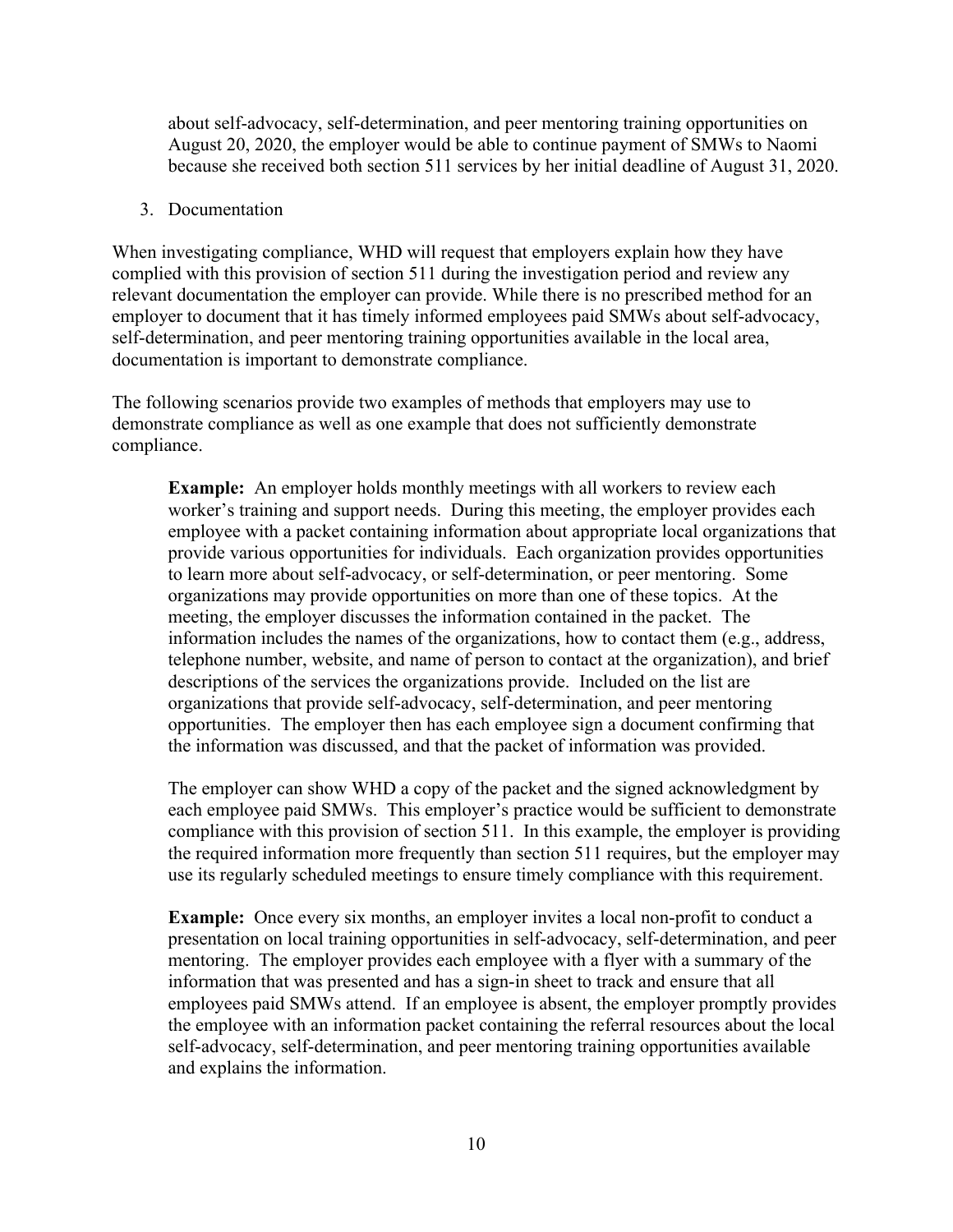This employer's practice would be sufficient to demonstrate compliance with this provision of section 511 for each attendee paid SMWs as long as the information is provided at the required intervals for each employee, as discussed above.

**Example:** An employer posts several documents about self-advocacy, selfdetermination, and peer mentoring training opportunities on a bulletin board near the entrance of the building. Employees walk past the bulletin board daily. *This alone would not be sufficient to demonstrate compliance with this provision of section 511.* The statutory requirement is not a posting requirement, but rather the law requires that workers be informed of the necessary information.

The employer's responsibilities to provide information about self-advocacy, self-determination, and peer mentoring training opportunities are separate and distinct from the DSU's responsibilities to provide CCIR services. In instances where the DSU has been unable to timely provide CCIR services, the employer remains responsible for providing the required information about self-advocacy, self-determination, and peer mentoring training opportunities in a timely manner. In any investigation, WHD will review the documentation when determining compliance.

Unlike the documentation for CCIR services, documentation showing that an employer has provided information about self-advocacy, self-determination, and peer mentoring training opportunities may not be used by a different or subsequent employer. Each employer is responsible for providing this information regularly to each employee receiving SMWs and is responsible for ensuring such information is specific to the local geographic area. Therefore, an employee may not take documentation showing that a previous employer provided information about self-advocacy, self-determination, and peer mentoring training opportunities to another employer and have that documentation satisfy the new employer's requirement to provide this information. Section 511 requires each employer to inform each employee paid SMWs about these training opportunities available in the employee's geographic area, and thus if the individual goes to a new SMW employer, it is the responsibility of that new employer to comply with the section 511 provisions with regard to training opportunities. *See* [29](https://www.govinfo.gov/content/pkg/USCODE-2015-title29/html/USCODE-2015-title29-chap16-subchapV-sec794g.htm)  U.S.C.  $794g(c)(1)(B)$ .

If the employer claims the small business exemption, WHD will verify the number of employees and ask the employer for evidence that it complied with this provision by contacting the DSU or taking other appropriate action to refer employees to the DSU.

## **V. Retaliation**

Section 511 states that its provisions "shall be construed in a manner consistent with the provisions of the Fair Labor Standards Act of 1938." [29 U.S.C. 794g\(b\)\(3\).](https://www.govinfo.gov/content/pkg/USCODE-2015-title29/html/USCODE-2015-title29-chap16-subchapV-sec794g.htm) The FLSA provides that it is a violation for any person to "discharge or in any other manner discriminate against any employee because such employee has filed any complaint or instituted or caused to be instituted any proceeding under or related to this Act, or has testified or is about to testify in any such proceeding." [29 U.S.C. 215\(a\)\(3\).](https://www.govinfo.gov/content/pkg/USCODE-2011-title29/html/USCODE-2011-title29-chap8-sec215.htm)